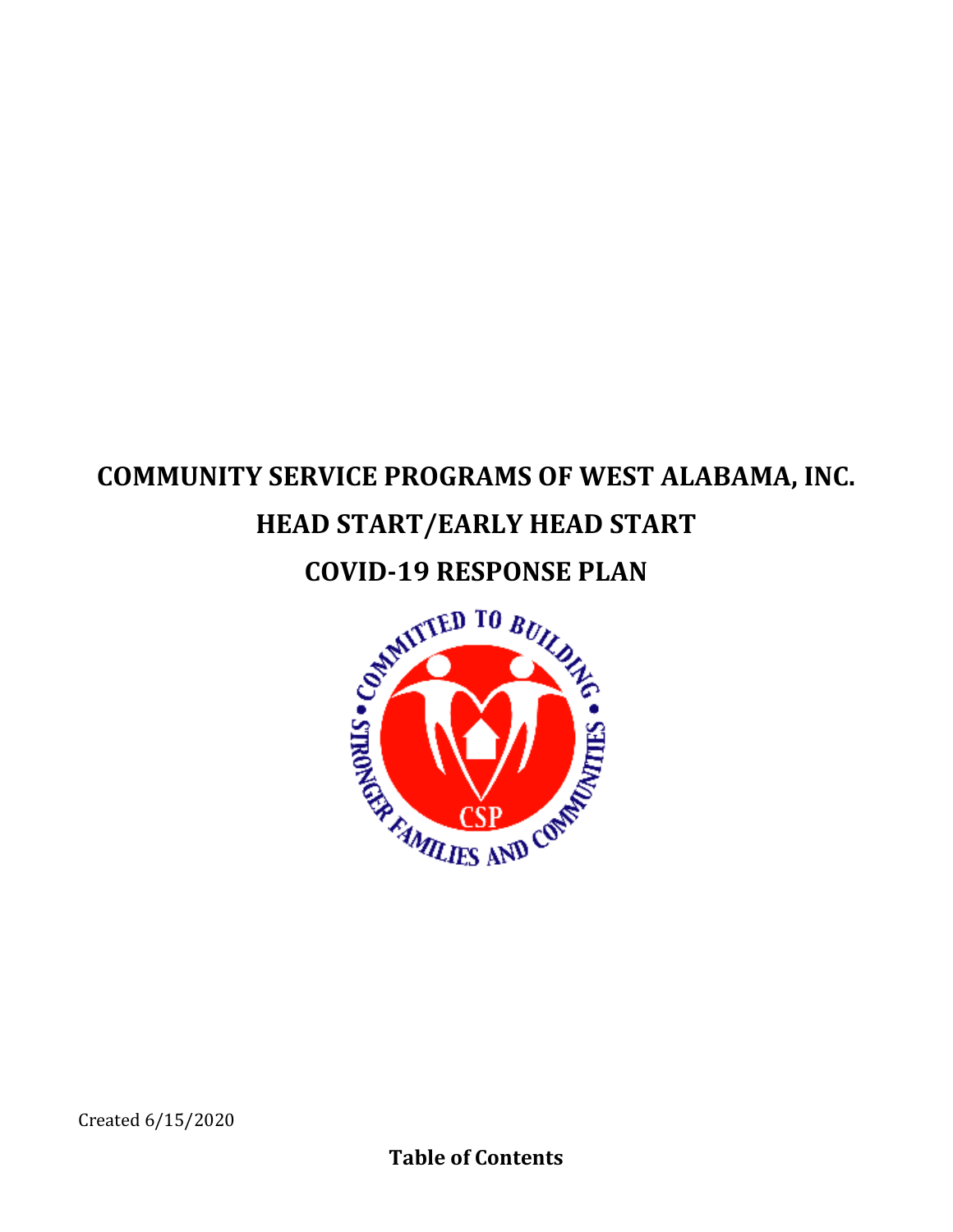| What is the process for a child or employee to return after a positive virus test?11 |  |
|--------------------------------------------------------------------------------------|--|
| <b>Appendix</b>                                                                      |  |

Daily Health Survey

# **Introduction**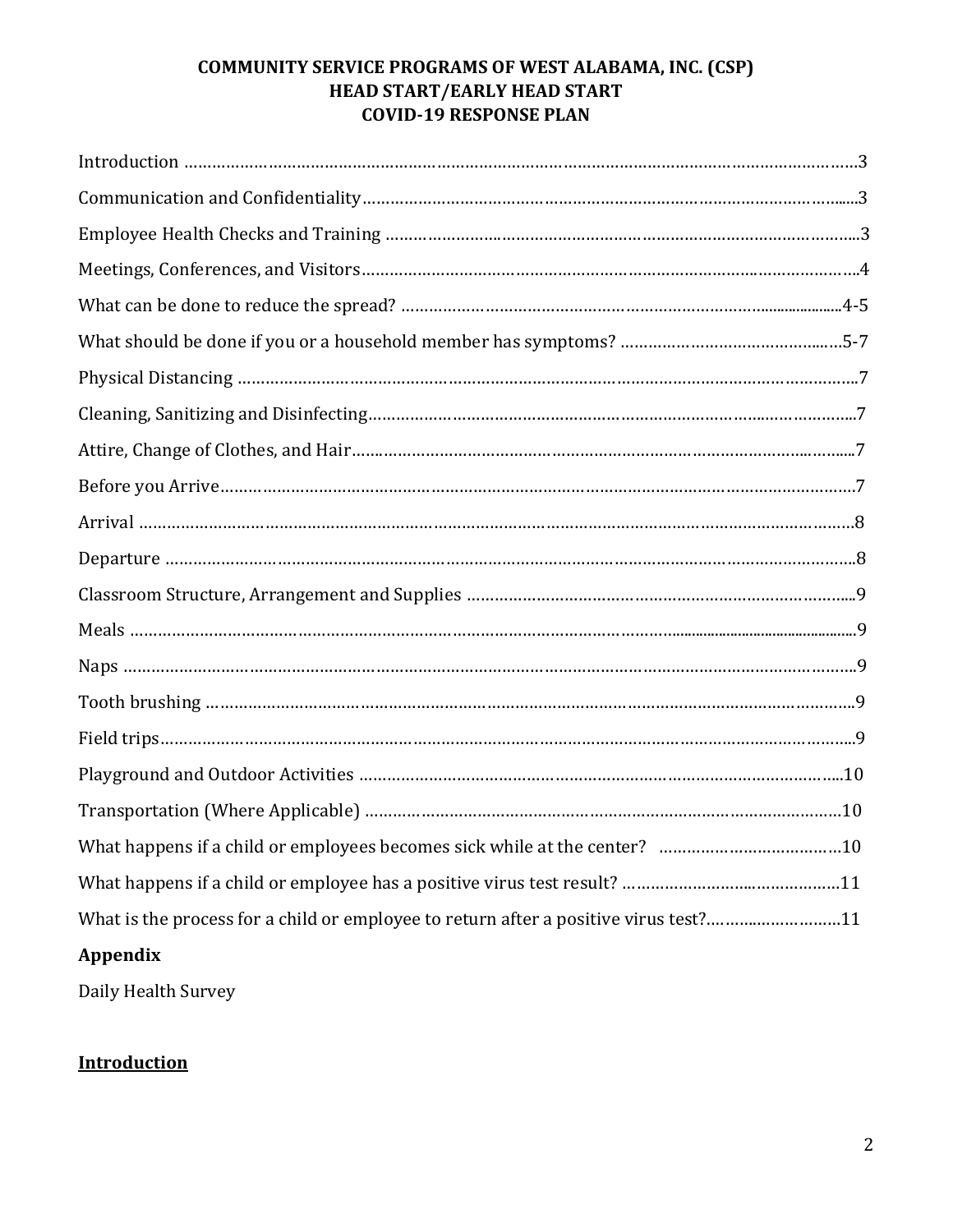The health and safety of children, families and employees are primary concerns for the CSP Head Start/Early Head Start Program. It is also very important that our children are and remain school ready. Although this is a very difficult time, we know that our children and families need us. We are committed to doing all that we can to provide support.

This COVID-19 Response Plan was created to provide guidance and notify families and employees of procedural updates that have been implemented related to the COVID-19 pandemic. Guidance from the Center for Disease Control (CDC), the Office of Head Start (OHS), and Alabama Department of Public Health (ADPH) were used to create the Response Plan. As new determinations are made, there is a possibility that the procedures outlined will change. Additional information about COVID-19 can be found on the CDC website.

# **Communication and Confidentiality**

Communication with families and employees occur regularly through telephone, text, email, and print. Employee and family contact information must be kept current and up-to-date. If there are changes in your contact information, please contact the center and provide the most current information.

If a child or an employee has symptoms or has been exposed to someone diagnosed with COVID-19, it must be reported to the Center Manager or Supervisor. Notification of possible exposure will be provided to others, as appropriate, if someone receives a positive test result. The program will continue to maintain privacy and confidentiality of personal information.

# **Employee Health Checks**

All employees are required to complete a daily health check using the agency form developed by the Human Resources Department. The daily checks will be completed by the supervisor or another individual designated by the supervisor.

# **Employee Professional Development and Training**

All employees have begun and will continue to receive additional training related to COVID-19, i.e. hygiene, hand washing, cleaning, sanitizing, disinfecting, transitions, and stress management.

### **Meetings, Conferences, Visitors and Volunteers**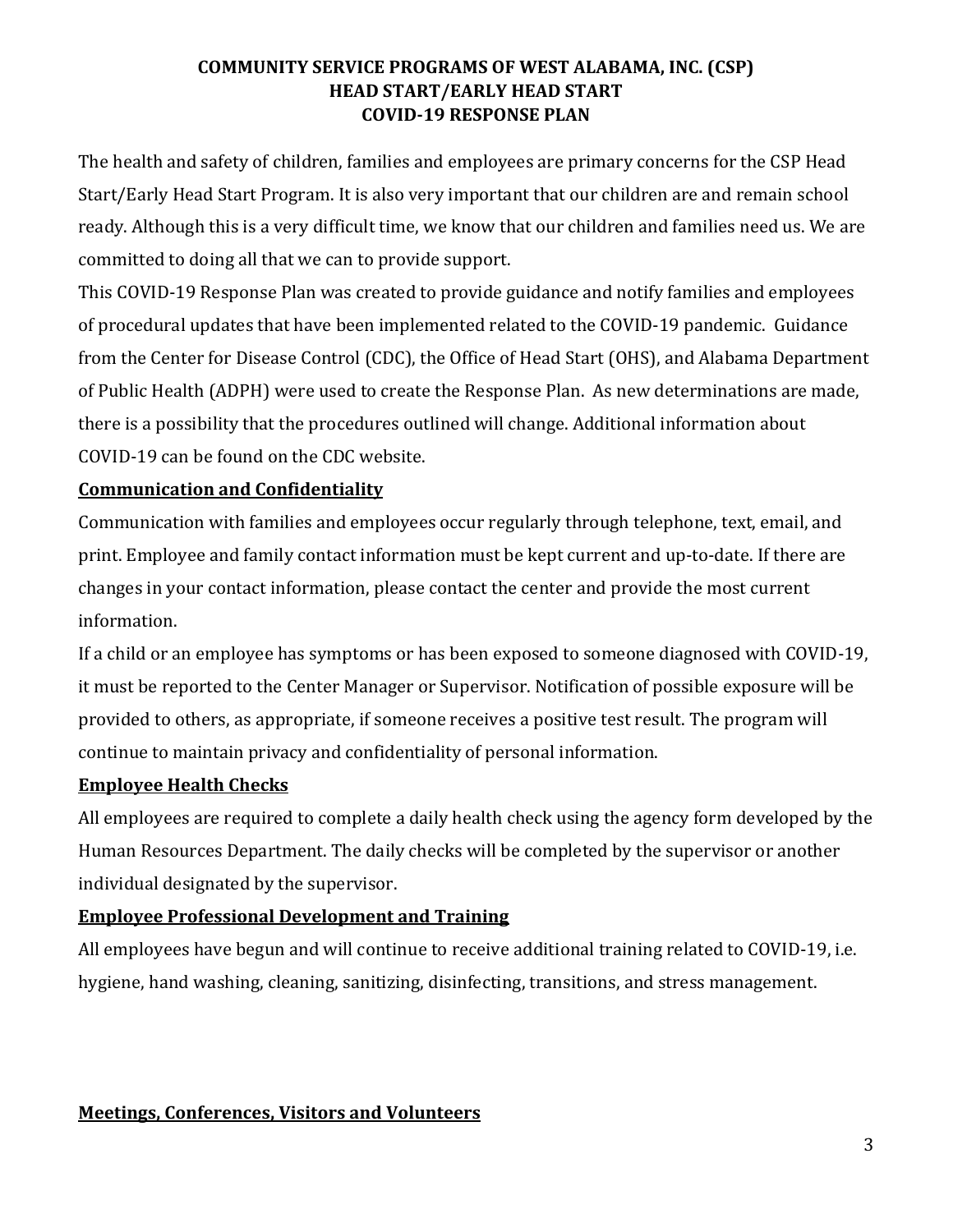In-person meetings and conferences will be limited. Virtual methods of communication will be used as often as possible. Under normal circumstances we welcome visitors and volunteers; however, the requirement for physical distancing necessitates strict limiting of visitors and volunteers.

# **What can be done to reduce the spread?**

### Wash your hands often

- [Wash your hands](https://www.cdc.gov/handwashing/when-how-handwashing.html) often with soap and water for at least 20 seconds. Hand washing should be done several times a day especially after you have been in a public place, or after blowing your nose, coughing, or sneezing. Be sure to dry your hands completely.
- If soap and water are not readily available, use a hand sanitizer that contains at least 60% ethyl alcohol. Wash all surfaces of your hands and thoroughly dry them.
- Avoid touching your eyes, nose, and mouth with unwashed hands.

# Avoid close contact

- Stay home if you are sick.
- Avoid close contact with people who are sick, even inside your home. If possible, maintain 6 feet between the person who is sick and other household members.
- Put distance between yourself and other people outside of your home.
	- o Remember that some people without symptoms may be able to spread the virus.
	- o Stay at least 6 feet (about 2 arm's [length\) from other people.](https://www.cdc.gov/coronavirus/2019-ncov/prevent-getting-sick/social-distancing.html)
	- o Keeping distance from others is especially important for [people who are at higher](https://www.cdc.gov/coronavirus/2019-ncov/need-extra-precautions/people-at-higher-risk.html)  [risk of getting very sick.](https://www.cdc.gov/coronavirus/2019-ncov/need-extra-precautions/people-at-higher-risk.html)

# Cover your mouth and nose with a cloth face cover when around others

- You could spread COVID-19 to others even if you do not feel sick.
- Everyone should wear a mask [face cover](https://www.cdc.gov/coronavirus/2019-ncov/prevent-getting-sick/diy-cloth-face-coverings.html) when they have to go out in public, for example to the grocery store or to pick up other necessities.
	- o Cloth face coverings should not be placed on young children under age 2, anyone who has trouble breathing, or is unconscious, incapacitated or otherwise unable to remove the mask without assistance.
- The mask face cover is meant to protect other people in case you are infected.
- Do NOT use a mask meant for a healthcare worker.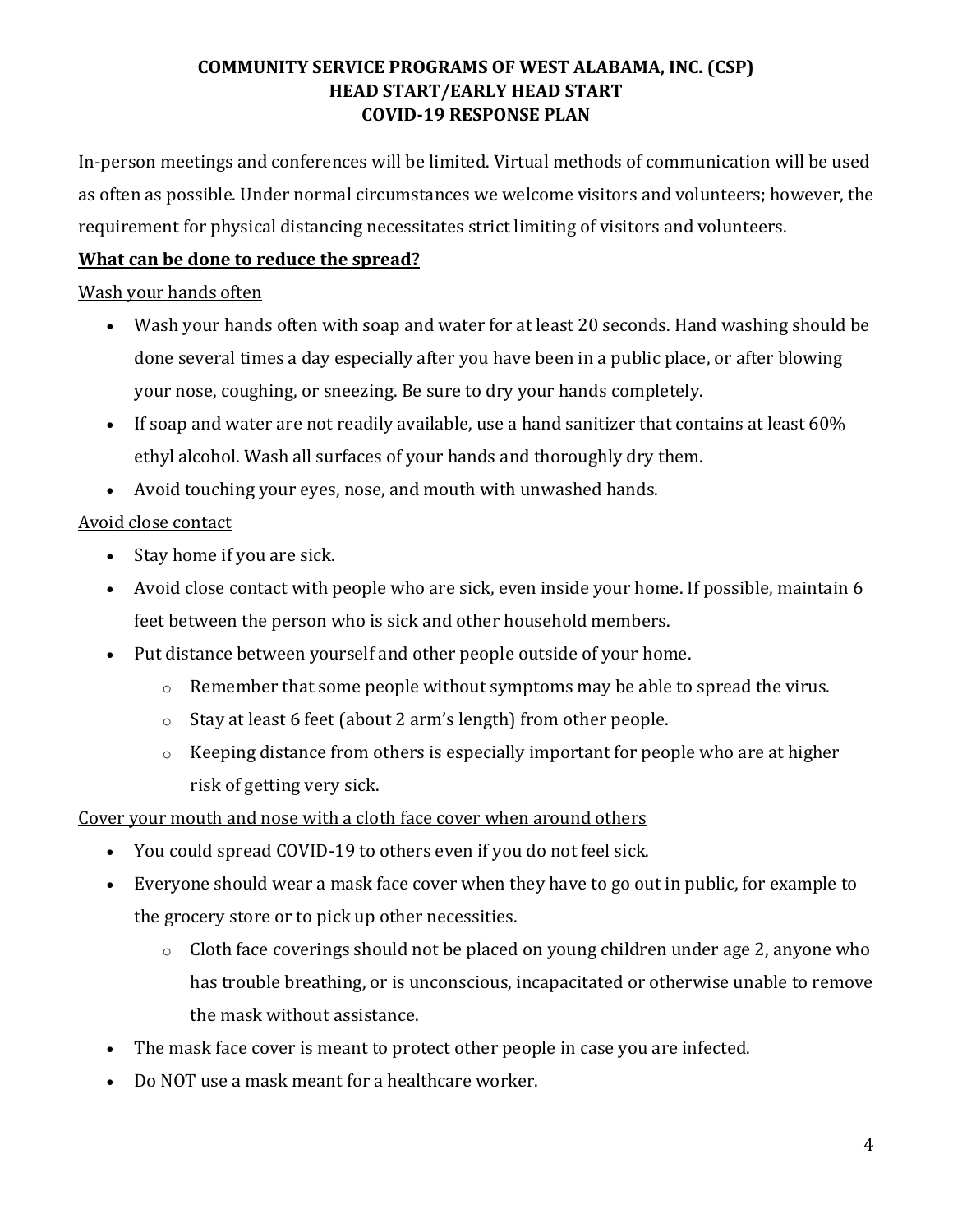• Continue to keep about 6 feet between yourself and others. The mask face cover is **NOT** a substitute for social distancing.

# Cover your coughs and sneezes

- If you are around others and do not have on your mask/face covering, always remember to cover your mouth and nose with a tissue when you cough or sneeze or use the inside of your elbow and do not spit.
- Throw used tissues in the trash.
- Immediately wash your hands with soap and water for at least 20 seconds. If soap and water are not readily available, clean your hands with a hand sanitizer that contains at least 60% ethyl alcohol.

# Clean and disinfect

- Clean AND disinfect [frequently touched surfaces](https://www.cdc.gov/coronavirus/2019-ncov/prevent-getting-sick/disinfecting-your-home.html) daily. This includes, but is not limited to, tables, doorknobs, light switches, countertops, handles, desks, phones, keyboards, toilets, faucets, and sinks, et al.
- If surfaces are dirty, clean them. Use detergent or soap and water prior to disinfectant.
- Follow cleaning with a household disinfectant. Most common EPA-registered household [disinfectants w](https://www.epa.gov/pesticide-registration/list-n-disinfectants-use-against-sars-cov-2)ill work.

# Monitor your health

- Be alert for symptoms. Watch for fever, cough, shortness of breath, or [other symptoms](https://www.cdc.gov/coronavirus/2019-ncov/symptoms-testing/symptoms.html) of COVID-19 such as additional symptoms listed in the Monitor your symptoms section. This is especially important if you are [running essential errands,](https://www.cdc.gov/coronavirus/2019-ncov/daily-life-coping/essential-goods-services.html) going into enclosed buildings, offices or workplaces, stores, restaurants, etc. and in settings where it may be difficult to keep a [physical distance of](https://www.cdc.gov/coronavirus/2019-ncov/prevent-getting-sick/social-distancing.html) 6 feet.
- Take your temperature if symptoms develop. However, don't take your temperature within 30 minutes of exercising or after taking medications that could lower your temperature, like acetaminophen.
- Follow [CDC guidance](https://www.cdc.gov/coronavirus/2019-ncov/if-you-are-sick/steps-when-sick.html) if symptoms develop.

# **What should be done if you or a household member has symptoms?**

• Consult with a medical provider. Call to schedule an appointment before presenting at physician's office.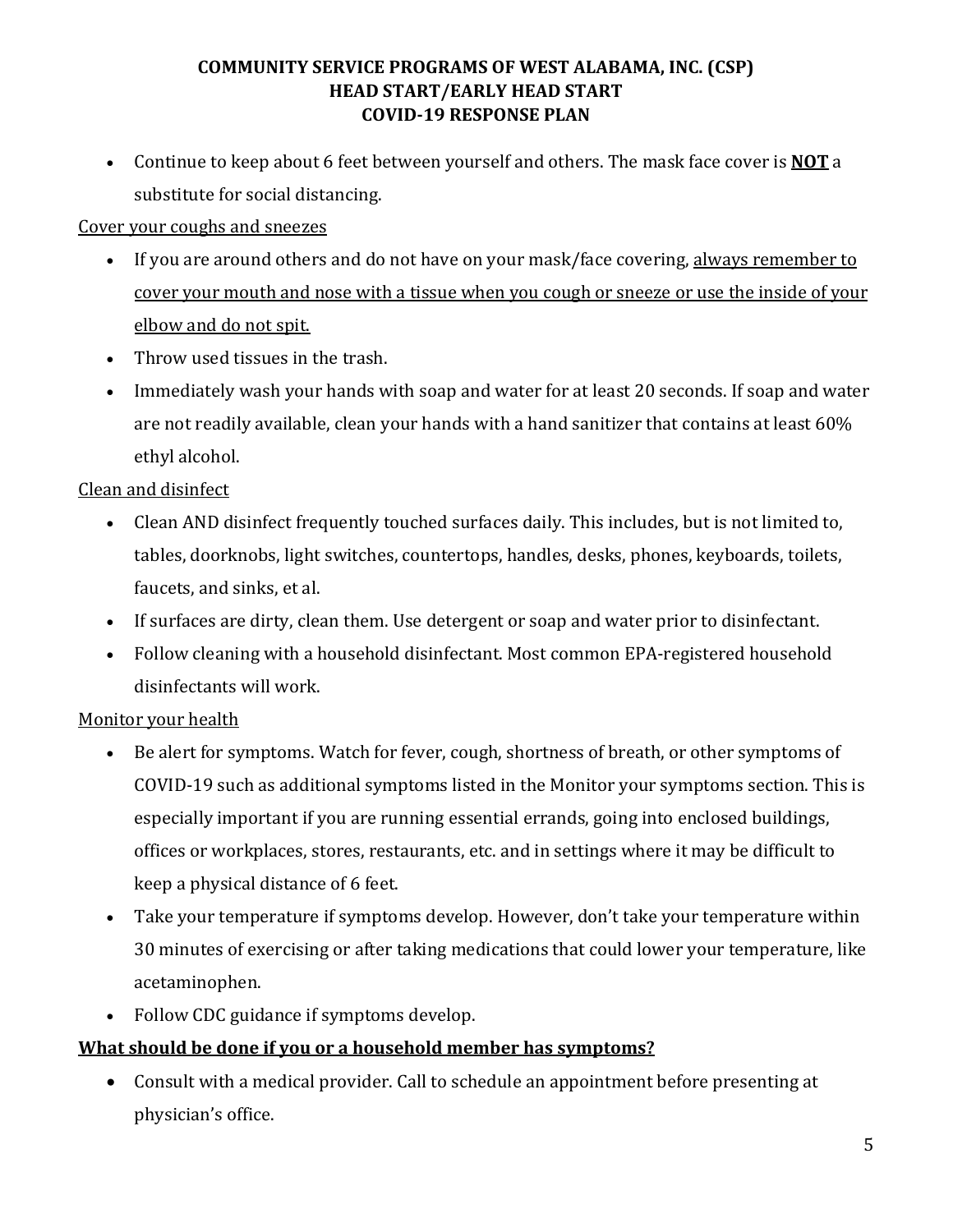- Continue to follow all preventative measures
	- Wash hands frequently
	- Avoid contact with person exhibiting symptoms
	- Clean and disinfect all surfaces, particularly those frequently used
	- Wear a mask/face covering

Stay home except to get medical care and/or unless recommended otherwise by physician

- Stay home. Most people with COVID-19 have mild illness and can recover at home without medical care. Do not leave your home, except to get medical care. Do not visit public areas.
- Take care of yourself. Get rest and stay hydrated. Take over-the-counter medicines, such as acetaminophen, to help you feel better or take prescribed medications as directed.
- Stay in touch with your doctor. Be sure to get care if you have trouble breathing, or have any other [emergency warning signs,](https://www.cdc.gov/coronavirus/2019-ncov/if-you-are-sick/steps-when-sick.html#warning-signs) or if you think it is an [emergency.](https://www.cdc.gov/coronavirus/2019-ncov/if-you-are-sick/steps-when-sick.html#emergency)
- Avoid public transportation; bus, trolley, ride-sharing services i.e., Uber, Lyft, etc.

### Separate yourself from other people

• As much as possible, stay in a specific room and away from other people and pets in your home. If possible, you should use a separate bathroom. If you need to be around other people or animals in or outside of the home, wear a cloth face covering.

#### Monitor your symptoms

- Symptoms may appear 2-14 days after exposure to the virus. People with these symptoms may have COVID-19:
	- o Fever or chills
	- o Cough
	- o Shortness of breath or difficulty breathing
	- o Fatigue
	- o Muscle or body aches
	- o Headache
	- o New loss of taste or smell
	- o Sore throat
	- o Congestion or runny nose
	- o Nausea, vomiting or diarrhea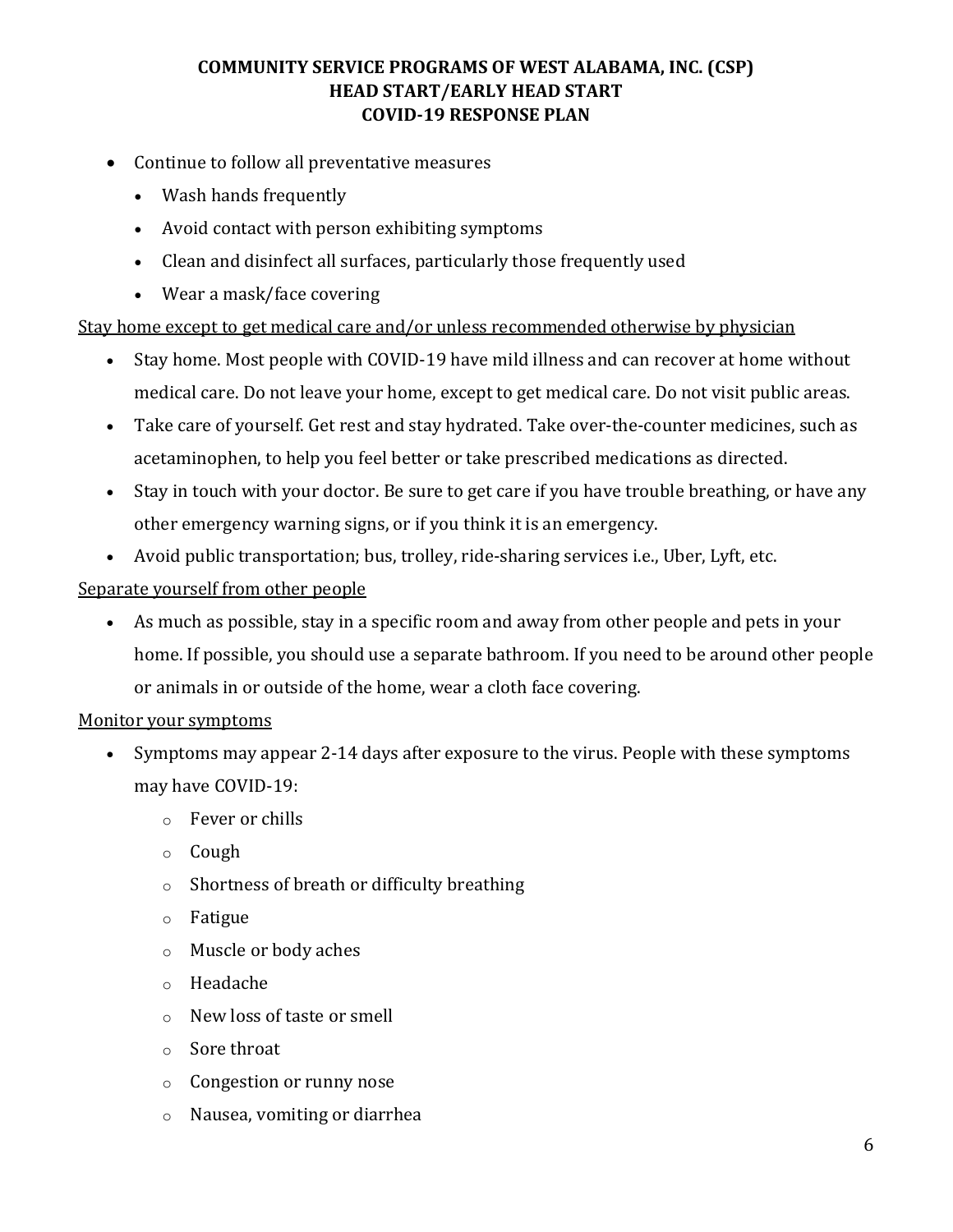• This list is not all inclusive. Follow care instructions from your healthcare provider and local health department. Your local health authorities may give instructions on checking your symptoms and reporting information.

# **Physical Distancing**

Physical distancing, also commonly known as social distancing, has been proven as one of the most effective strategies used to prevent the spread of COVID-19. Head Start/Early Head Start Children and employees will practice physical distancing as often as possible.

• Markings will be placed 6 feet apart on the ground or floor, in all directions, inside of the facility and outdoor walkways.

# **Cleaning, Sanitizing, and Disinfecting**

Cleaning, sanitizing, and disinfecting of the facility will be completed based on recommendations from the CDC.

- Common areas will be completed throughout the day.
- Classrooms will be completed throughout the day.
- Door handles, light switches, table tops, faucets, toys, games, etc. will be completed daily.

# **Attire, Change of Clothes, and Hair**

- Employees and children will wear a mask whenever possible. Children under the age of 2 will not wear a mask.
- Employees and children will wear hair pulled back and away from the face whenever possible.
- Employees and children will keep multiple (2-3) changes of clothes at the center.
- EHS employees that work with babies that have to be held and/or picked up will wear smocks.
- Employees are permitted to wear scrubs.

### **Before you Arrive**

- **If you or your child feel sick, STAY HOME!**
- Check your temperature and your child's temperature prior to leaving home.
- Be aware that check-in will take longer than normal. You will need to make necessary arrangements that allow proper check-in.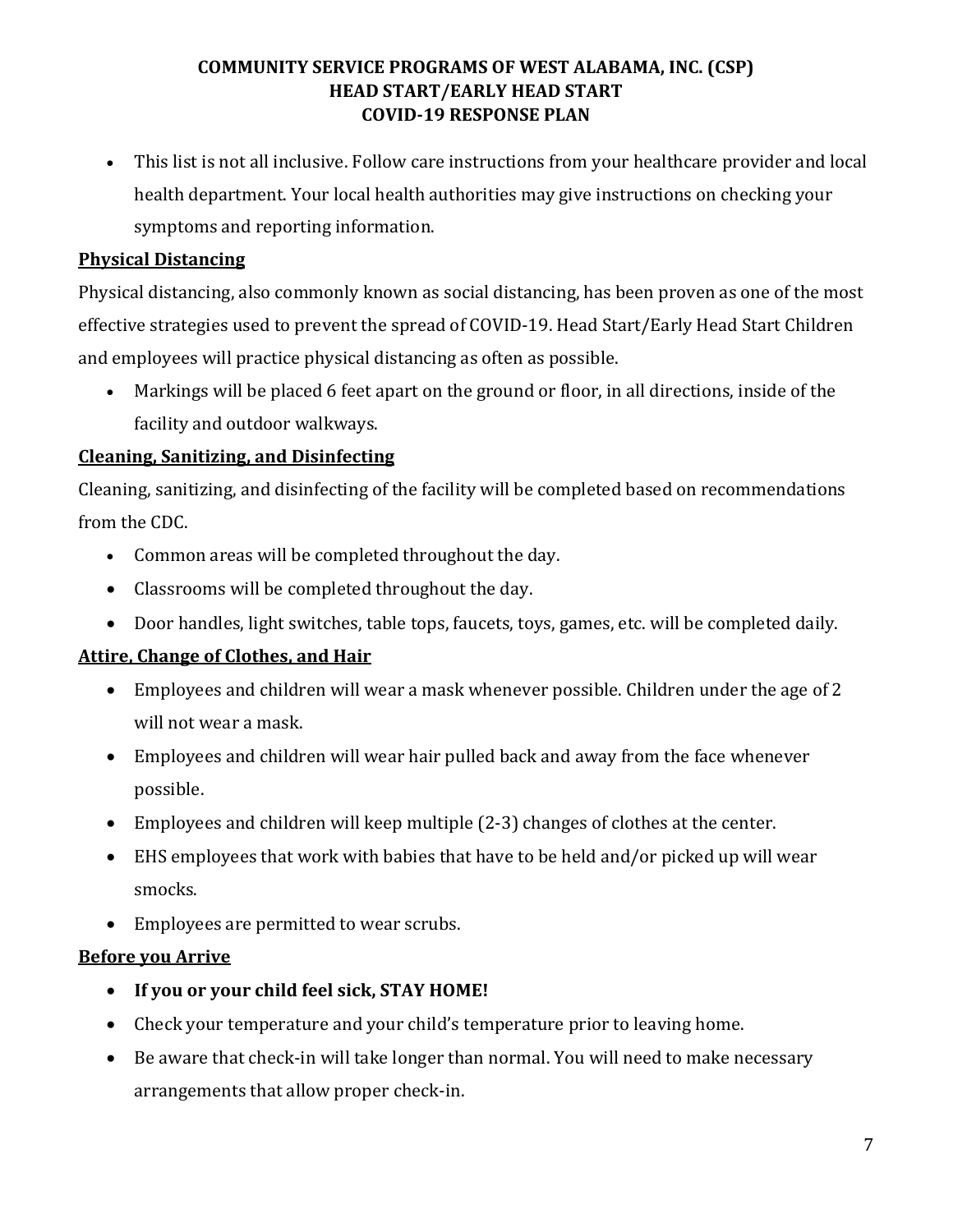# **Arrival**

As often as possible, we request that the individual picking up and dropping off is the same.

- Families will be greeted by an employee.
- Sign-in by Parent/Guardian will occur in a designated area upon entry into the facility.
	- o You will not be allowed to escort your child to his/her classroom.
	- o Equipment and/or pens will be sanitized between uses.
- A Daily Health Survey will be conducted with all children. The Health Survey includes a temperature check and a series of questions. The thermometer used is touchless and will be sanitized between uses.
	- o No person with a temperature of 100.4 or above in the past 24 hours, is permitted in the center.
	- o If temperature is 100.4 or above or has been treated with fever reducing medication, the child or employee MUST leave immediately.
	- o No person with exposure to someone who has been diagnosed with COVID-19 is permitted.
	- o No person exhibiting symptoms is permitted.
- Children will sanitize hands upon entry into the building and wash hands immediately when entering the classroom.
- Employees will escort children to classrooms. The center will maintain the same escort as often as possible.

### **Departure**

As often as possible, we request the individual picking up and dropping off is the same.

- Upon arrival, the Parent/Guardian will notify the employee at the entrance of the child who is being picked up.
- The employee will use a walkie-talkie to communicate with the teacher and employee who will escort the child.
- The child will wash his/her hands before leaving the classroom.
- The employee will escort the child to the designated area for pick-up.
- The Parent/Guardian will complete sign-out.
	- o Equipment and/or pens will be sanitized between uses.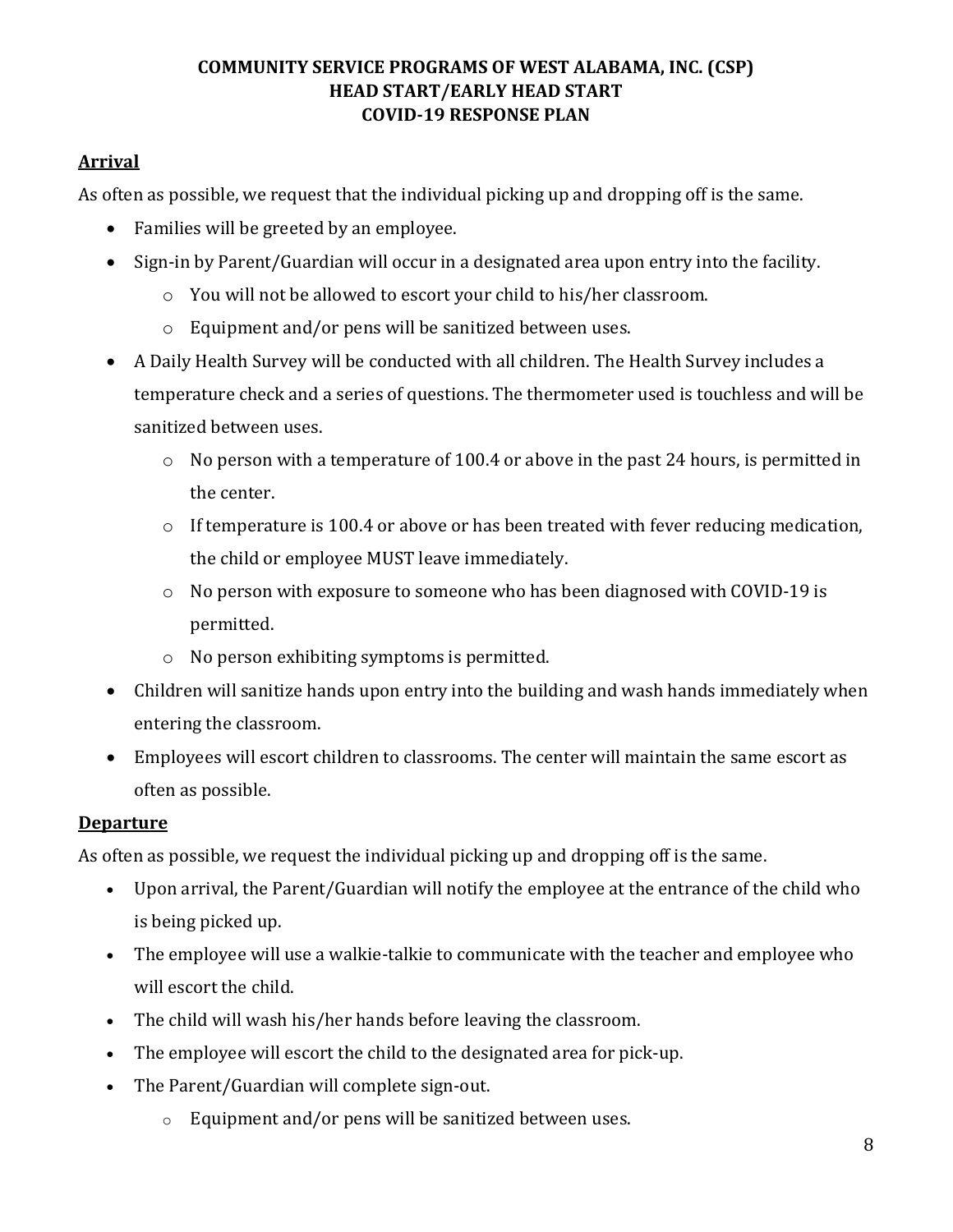#### **Classroom Structure, Arrangement and Supplies**

- Classroom ratios will be kept as small as possible while following federal and state regulations.
- The sharing of equipment and supplies will be very limited.
	- o Shared items will be cleaned and sanitized before use by another child.
- Children and teachers will wash hands frequently.
- Tables, centers, and play areas will be arranged to adhere to physical distance, to the extent possible.
- The classroom schedule will be adjusted, if necessary, to adhere to physical distancing guidelines when using common areas.

#### **Meals**

- Family style meals related to children serving themselves will be suspended until further notice.
- All meals will be served in the classroom.
- Children or employee are not to share food, beverages, utensils, etc.

### **Naps**

Naps will continue according to the daily schedule. Physical distancing will be practiced to the extent possible while maintaining active supervision.

- Cots will be placed 6 feet apart while children are napping.
- Children will be arranged head to toe.
- All cots are labeled and will not be shared by other children.
- Cots will be disinfected daily.
- Bedding will be washed at least weekly.

### **Tooth brushing**

Tooth brushing is a very important practice for maintaining oral health and the overall health of an individual. While tooth brushing is vital, this function will be suspended until further notice in order to reduce the spread of illness. It is important for children to continue practicing dental health at home.

### **Field Trips**

All field trips are suspended until further notice.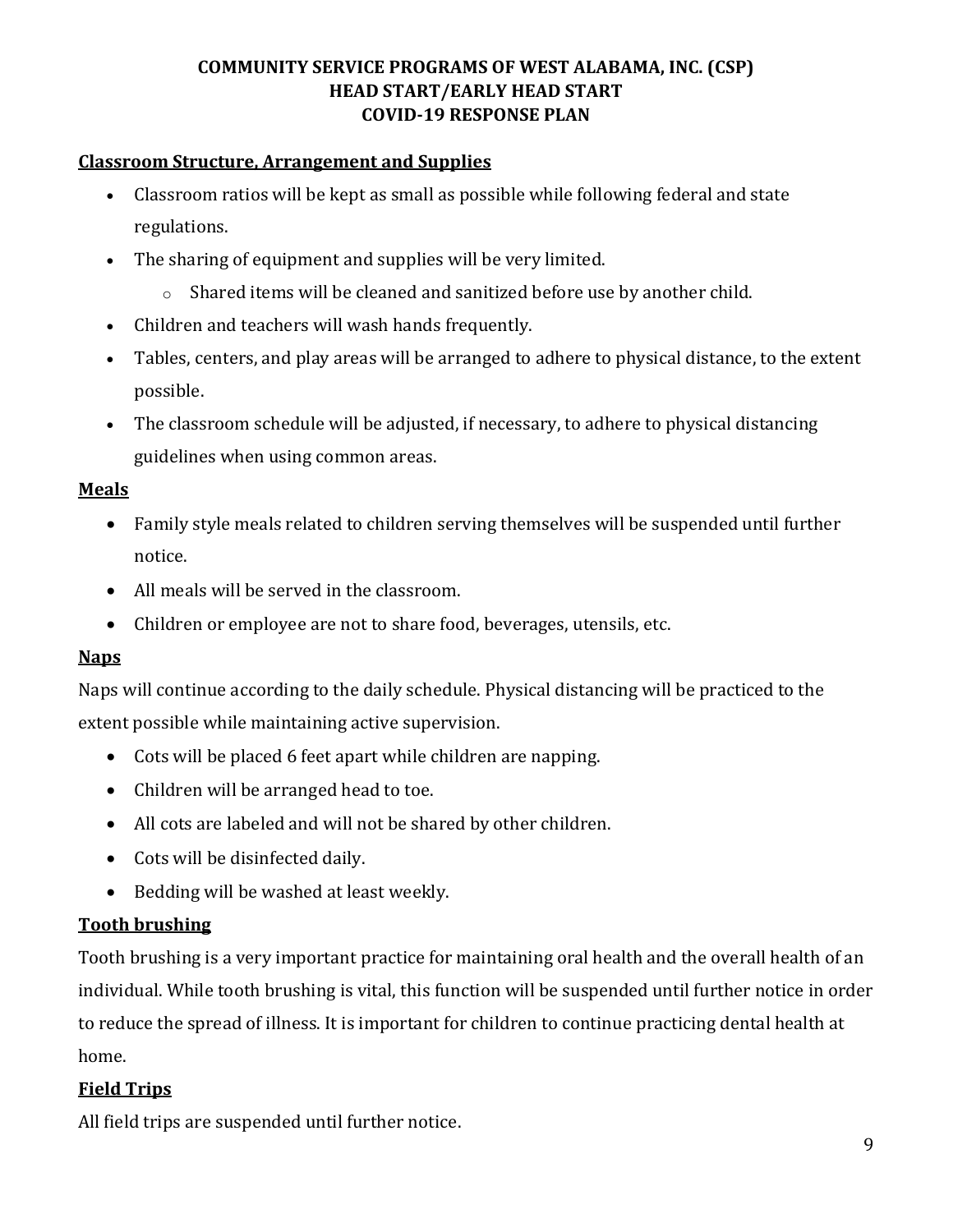### **Playground and Outdoor Activities**

Most children love to go outside and be free to run, jump and play. Outdoor activities will be included in the daily schedule as often as possible.

- Only one classroom will be allowed on the playground at a time.
- Playground equipment will be sanitized between uses.
- Trash cans are available in the playground area.
- Teachers will carry an emergency pack that includes essential supplies.

# **Transportation (Where Applicable)**

The number of children allowed to ride the bus will be limited due to physical distancing requirements. Transportation employees will use the same cleaning and attire guidance outlined in this response plan.

- Children and employees should wear a mask.
- A parent/guardian must register the child in and out by actual signature. Parents are not allowed on the bus.
- Equipment/pens will be sanitized after each use.
- Railing should be wiped down after entry and exit of each child or employee.
- Only one child or employee allowed per seat.
- Only one child or employee per row. No two individuals should be on the same row.
- The bus will be cleaned and sanitized after each route.

### **What happens if a child or employees becomes sick while at the center?**

- The individual will be placed in a designated isolation area immediately.
	- o The isolation area will be cleaned once the individual has left the facility.
- The parent will be contacted to pick-up the child or the employee will be required to leave the facility.
- We require that the individuals seek medical attention. A written release to center from physician will be required before returning to HS/EHS facility and/or bus.
- All areas used by the individual will be cleaned and sanitized.